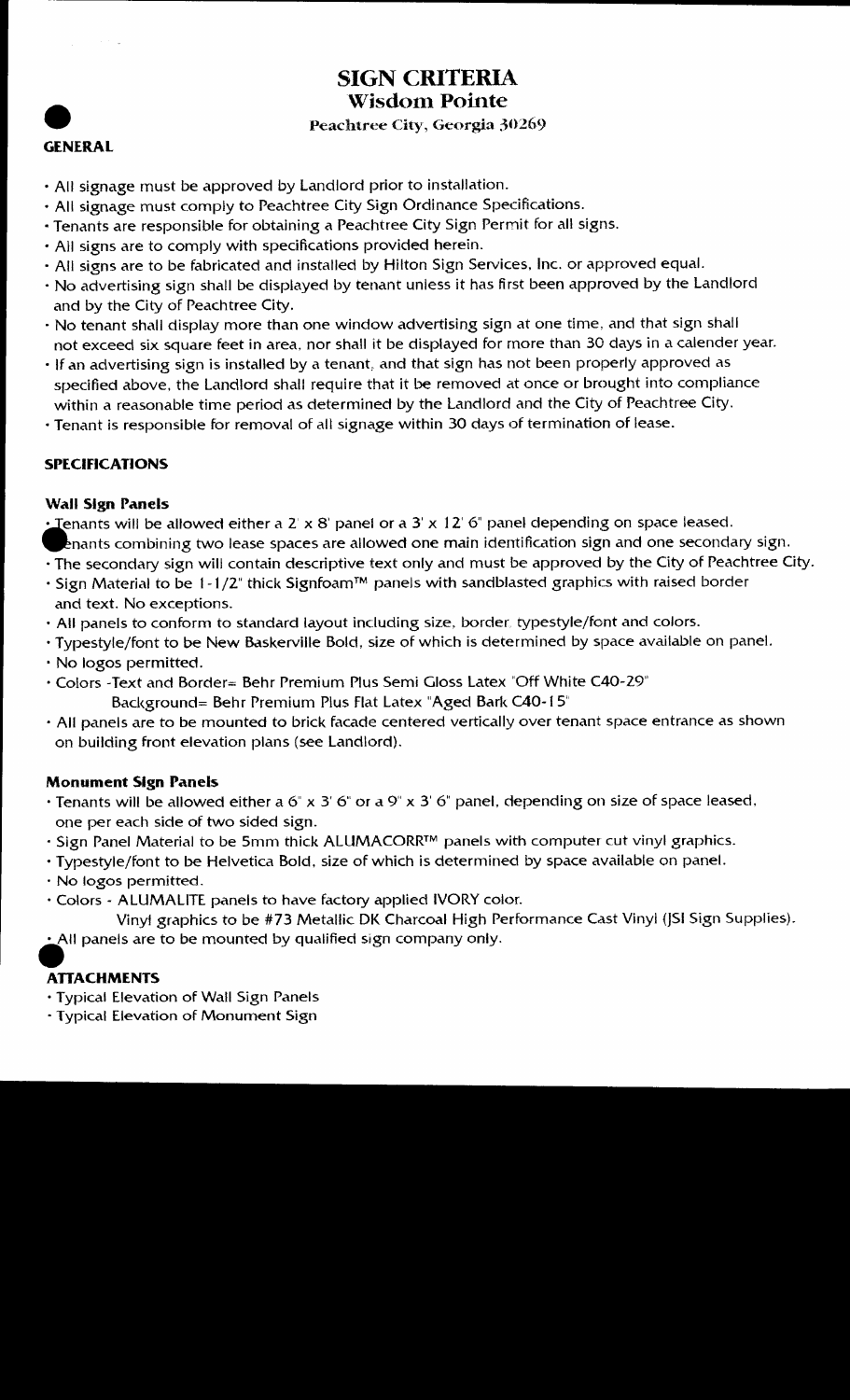

### SIGN CRITERIA Wisdom Pointe

### Peachtree City, Georgia 30269

- All signage must be approved by Landlord prior to installation
- All signage must comply to Peachtree City Sign Ordinance Specifications.
- Tenants are responsible for obtaining a Peachtree City Sign Permit for all signs
- $\cdot$  All signs are to comply with specifications provided herein.
- All signs are to be fabricated and installed by Hilton Sign Services, Inc. or approved equal.
- No advertising sign shall be displayed by tenant unless it has first been approved by the Landlord and by the City of Peachtree City
- No tenant shall display more than one window advertising sign at one time, and that sign shall not exceed six square feet in area, nor shall it be displayed for more than 30 days in a calender year.
- $\cdot$  If an advertising sign is installed by a tenant, and that sign has not been properly approved as specified above, the Landlord shall require that it be removed at once or brought into compliance within a reasonable time period as determined by the Landlord and the City of Peachtree City
- Tenant is responsible for removal of all signage within 30 days of termination of lease

### SPECIFICATIONS

### Wall Sign Panels

- Tenants will be allowed either a 2' x 8' panel or a 3' x 12' 6" panel depending on space leased
- ${\mathbf e}$ nants combining two lease spaces are allowed one main identification sign and one secondary sign. The secondary sign will contain descriptive text only and must be approved by the City of Peachtree City.
- . Sign Material to be 1-1/2" thick Signfoam™ panels with sandblasted graphics with raised border and text. No exceptions.
- All panels to conform to standard layout including size, border, typestyle/font and colors.
- · Typestyle/font to be New Baskerville Bold, size of which is determined by space available on panel. No logos permitted
- 
- Colors Text and Border= Behr Premium Plus Semi Gloss Latex "Off White C40-29" Background = Behr Premium Plus Flat Latex "Aged Bark C40-15"
- All panels are to be mounted to brick facade centered vertically over tenant space entrance as shown on building front elevation plans (see Landlord).

### Monument Sign Panels

- Tenants will be allowed either a 6" x 3' 6" or a 9" x 3' 6" panel, depending on size of space leased one per each side of two sided sign
- . Sign Panel Material to be 5mm thick ALUMACORR™ panels with computer cut vinyl graphics.
- · Typestyle/font to be Helvetica Bold, size of which is determined by space available on panel.
- No logos permitted
- Colors ALUMALITE panels to have factory applied IVORY color.
- Vinyl graphics to be #73 Metallic DK Charcoal High Performance Cast Vinyl (JSI Sign Supplies).
- All panels are to be mounted by qualified sign company only

# **TTACHMENTS**

- Typical Elevation ofWall Sign Panels
- Typical Elevation of Monument Sign

KPPROVERS STEN PROGRAM 4/10/00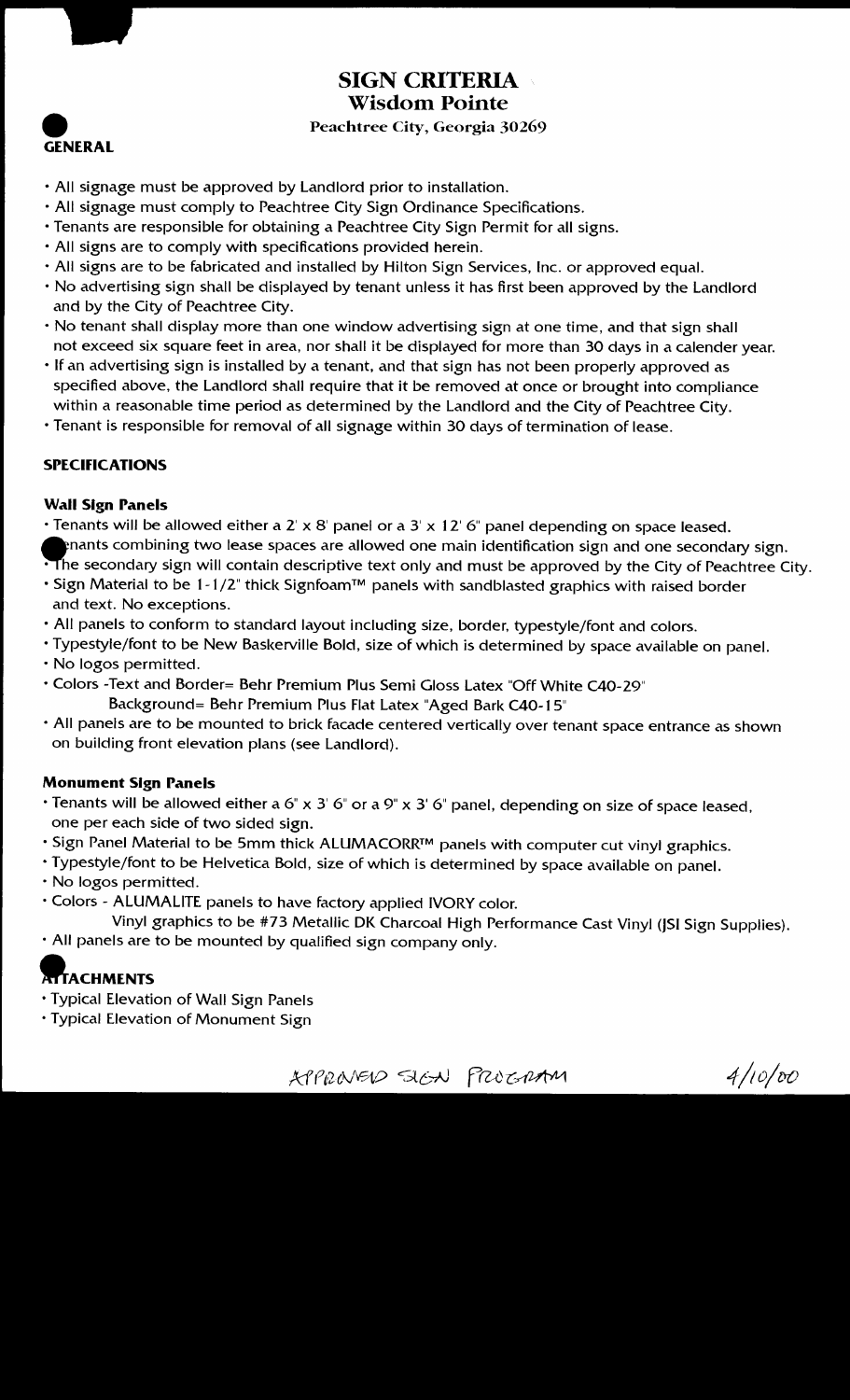

APPROVENS PROGRAM SIGN

 $4/10/00$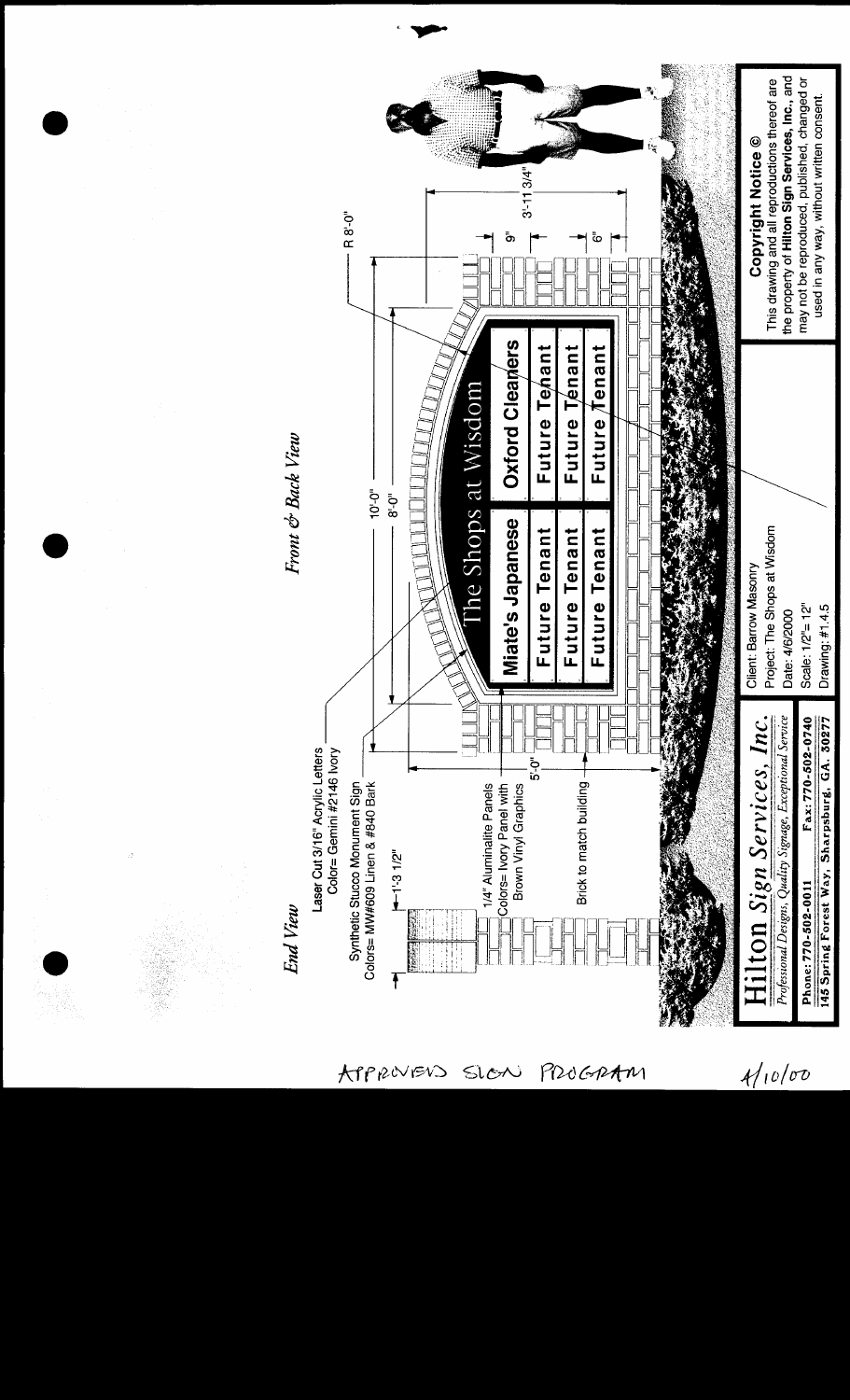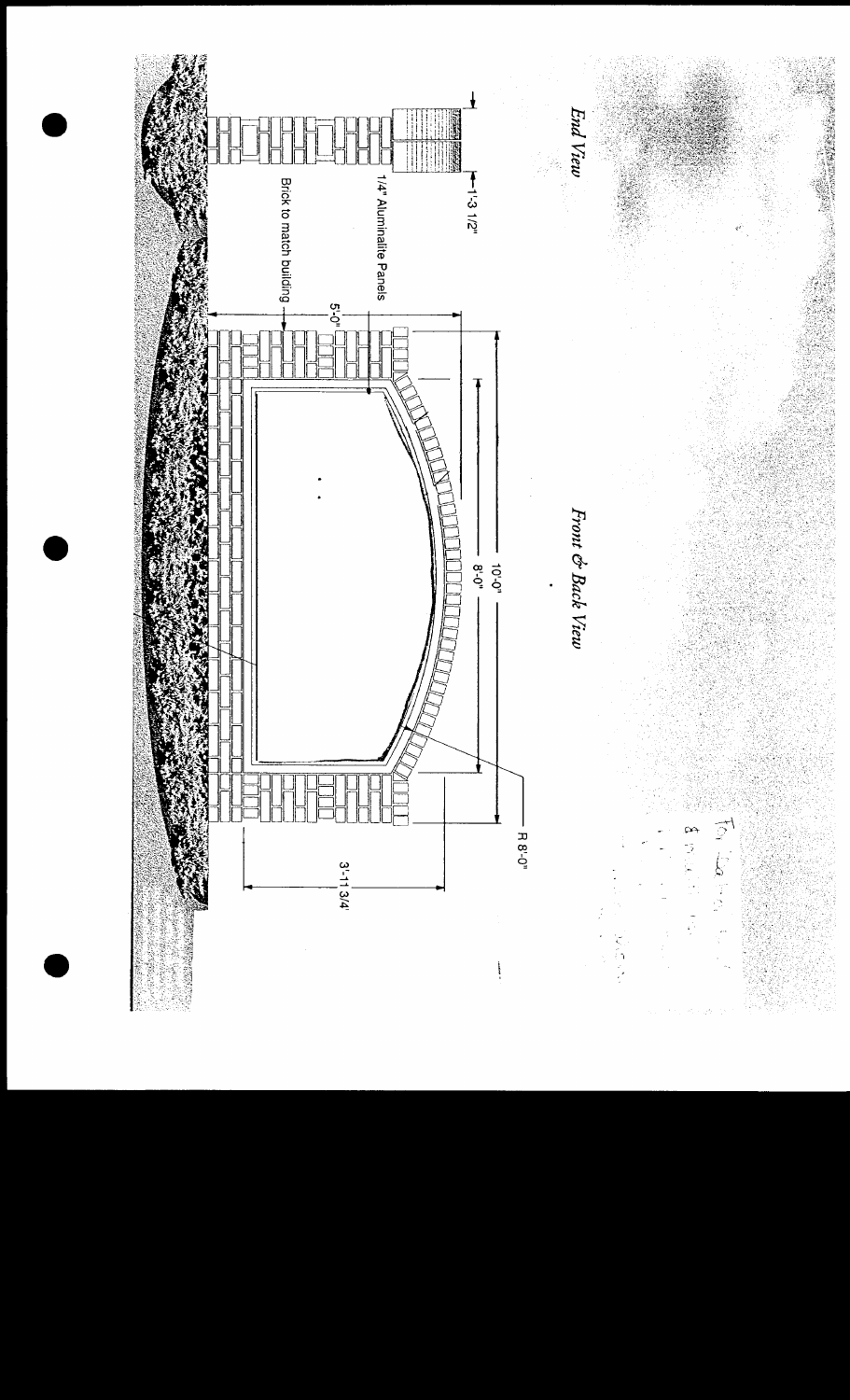

 $\boldsymbol{t}$ 

 $\mathbf{\dot{g}}$ 

 $\mathbf{o}^{\prime}$  $4"$ 

 $\mathbf{y}$ 

**THE REAL PROPERTY OF A REAL PROPERTY OF A REAL PROPERTY OF A REAL PROPERTY OF A REAL PROPERTY OF A REAL PROPERTY** 

ļ

 $\blacksquare$ 

 $\blacksquare$ 

| Hilton Sign Services, Inc.<br>Professional Designs, Quality Signage, Exceptional Service | Client: Barrow Masonry<br>Project: Wisdom Pointe<br>Date:8/4/2000 |
|------------------------------------------------------------------------------------------|-------------------------------------------------------------------|
| Phone: 770-502-0011<br>Fax: 770-502-0740<br>145 Spring Forest Way, Sharpsburg, GA. 50277 | Scale: 1/8"= 12"<br>Drawing: #1 Revised                           |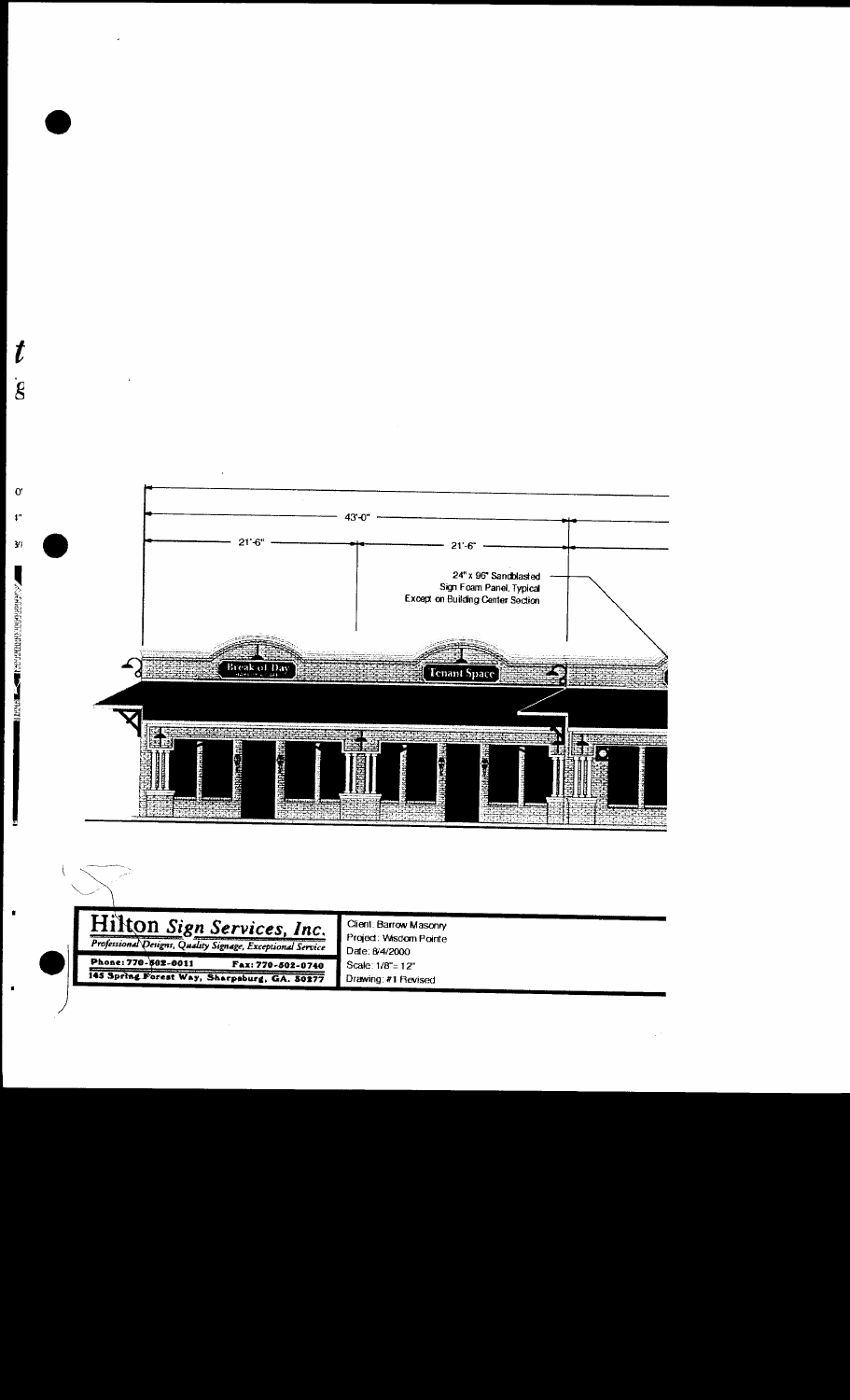**Front El Showing Propo:** 

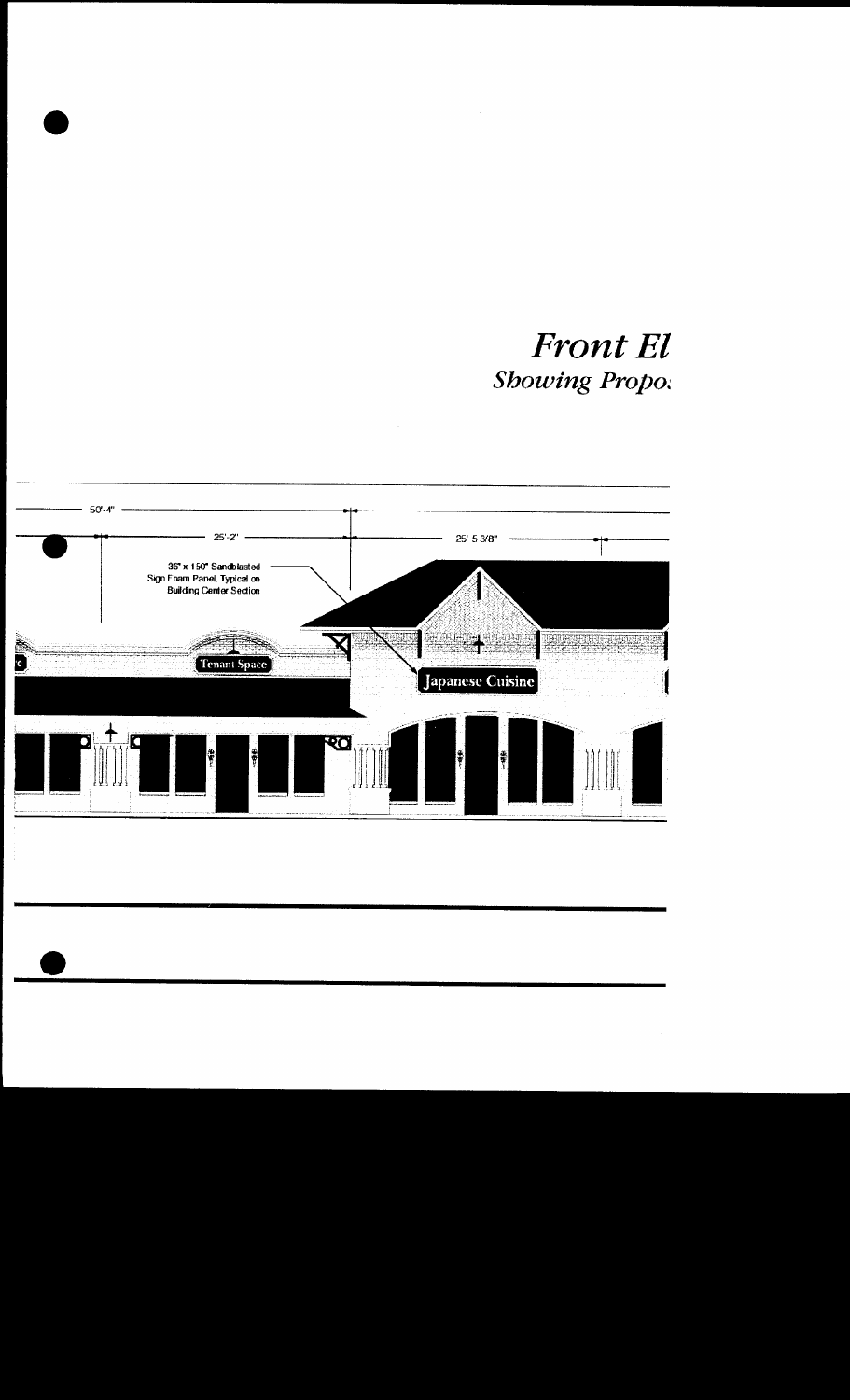tion View **znage Placement** 

es.

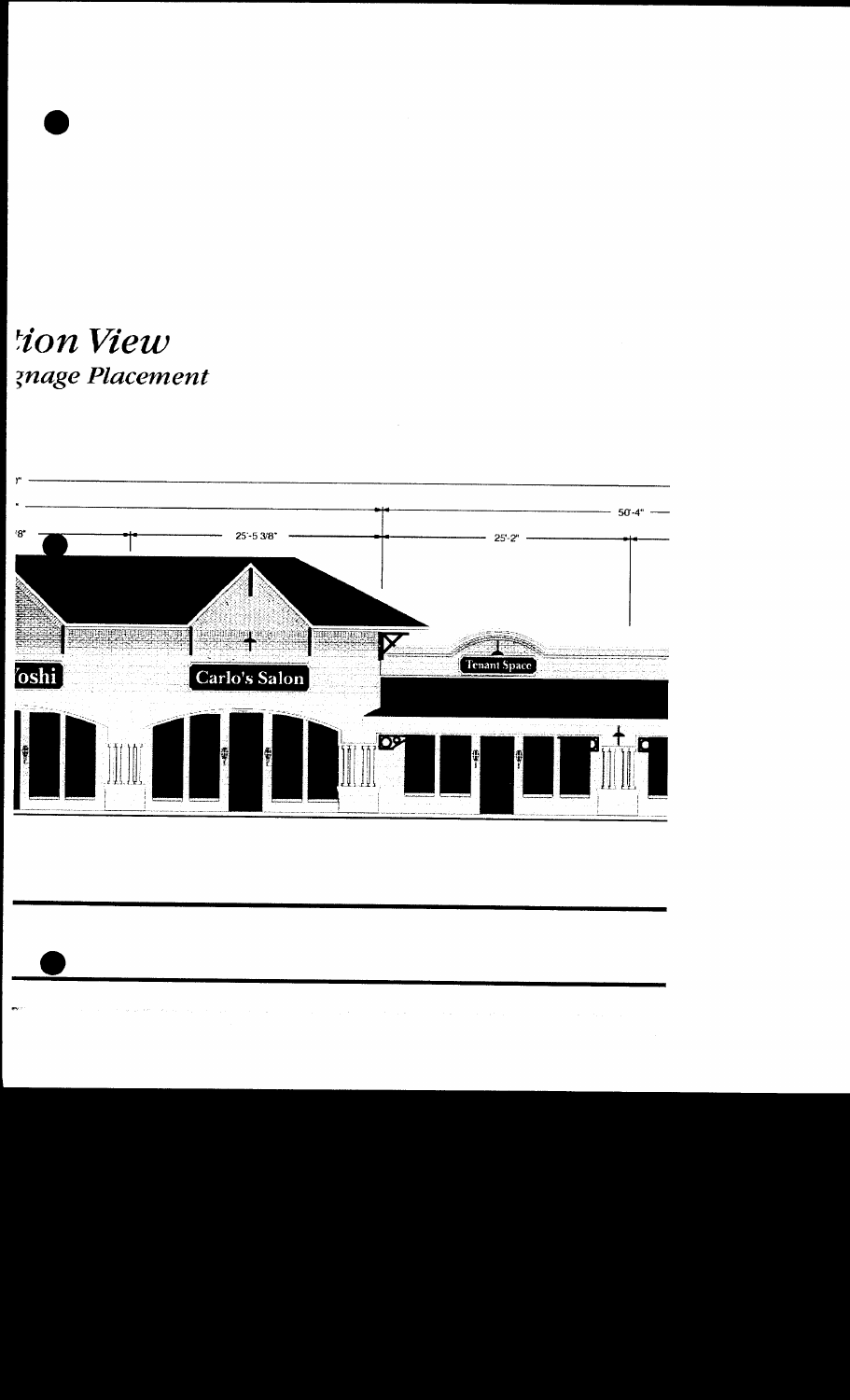

ها المستحية

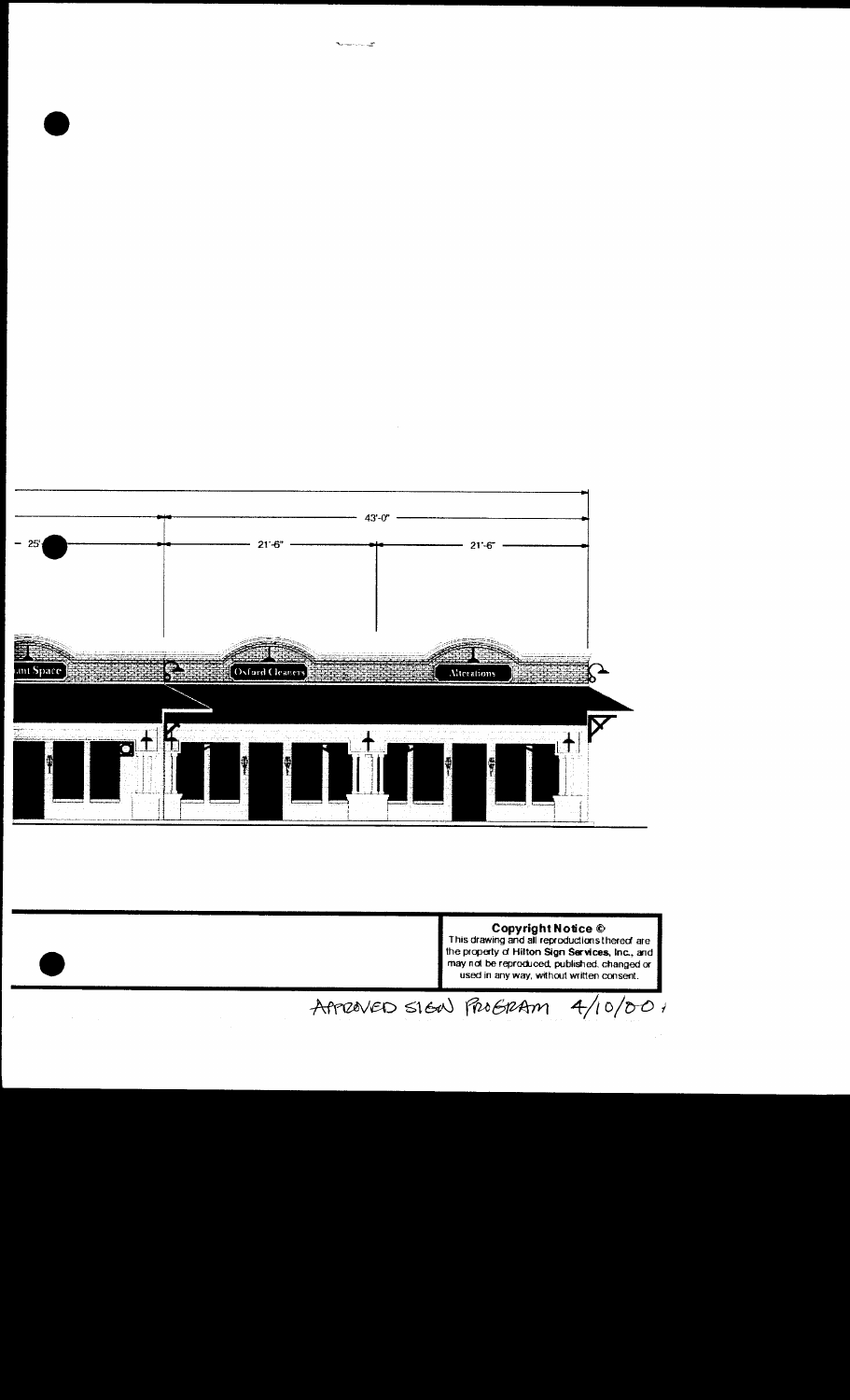

Front 1